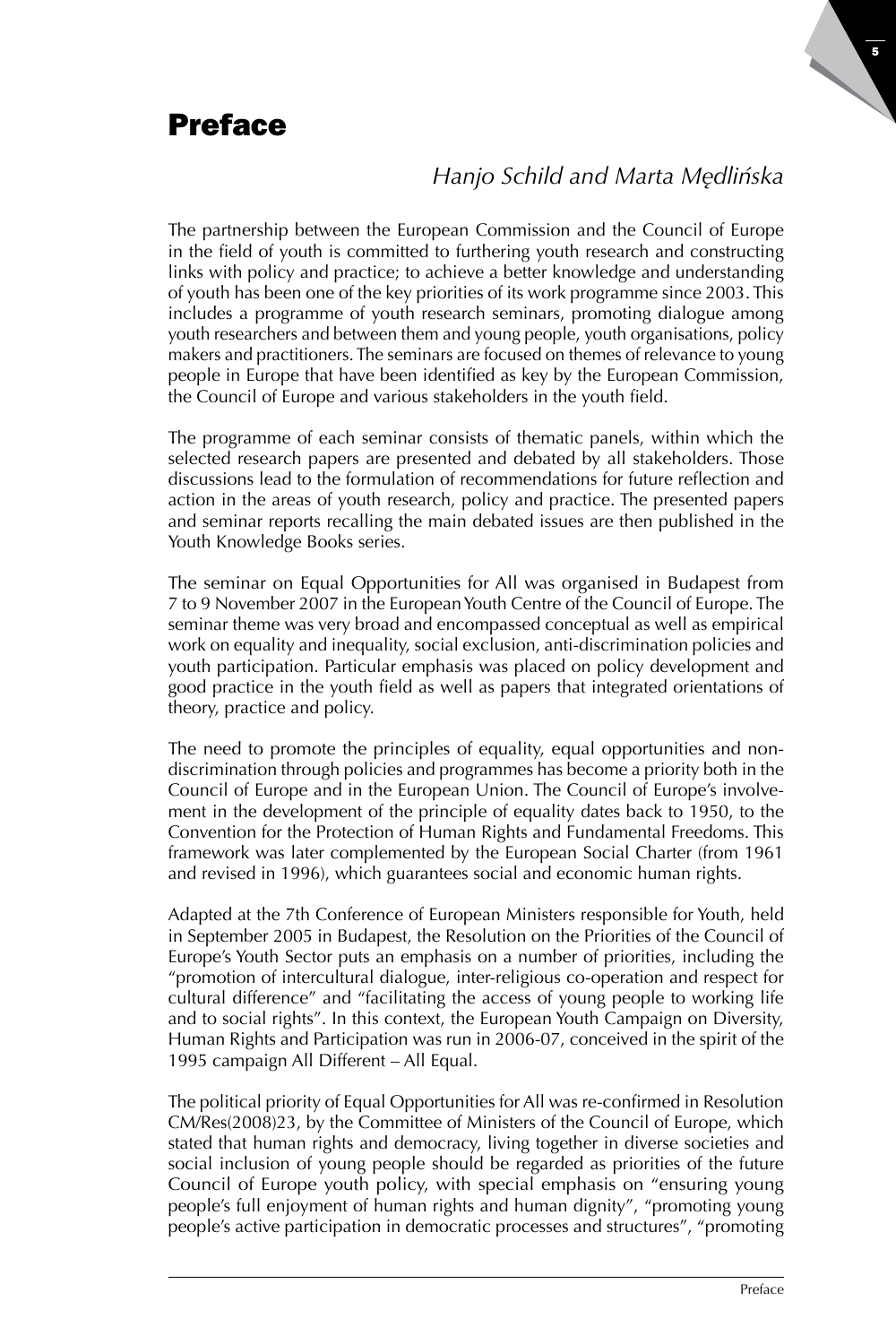equal opportunities for the participation of all young people in all aspects of their everyday lives", "effectively implementing gender equality and preventing all forms of gender-based violence", and "ensuring young people's access to education, training, working life" and "decent living conditions" as well as to "cultural, sporting and creative activities".

6

The European Union has been committed to the fight against discrimination since its creation. For many years, the main focus was the prevention of discrimination on the basis of nationality and gender. More recently, the focus has been enlarged, in response to the demand from civil society and the changing needs of European society, to include other forms of discrimination. New powers for combating discrimination on the grounds of race, ethnic origin, religion or beliefs, disability, age or sexual orientation were conferred under substantive amendments to the Treaty Establishing the European Community introduced by the Treaty of Amsterdam in 1997, together with a strengthening of those already agreed in relation to discrimination in general. The promotion of "equal opportunities for all" was also set as a priority by establishing the European Year of Equal Opportunities for All (2007) – towards a just society.

With specific regard to the youth field, the Youth in Action Programme of the EU (2007-13) complements the general European equality policies, stressing, among its priorities, the access of young people with fewer opportunities to its activities and the promotion of cultural diversity.

In the "Resolution on a renewed framework for European cooperation in the youth field" of November 2009, the Council of the European Union agreed that, in the period until 2018, the objectives should be to create more, and more equal, opportunities for all young people in education and in the labour market and to promote the active citizenship, social inclusion and solidarity of all young people. To this end a number of guiding principles should be observed in all policies and activities concerning young people, such as promoting gender equality and combating all forms of discrimination.

Despite the significant efforts of the member states, institutions, organisations and citizens in the implementation of anti-discrimination legal instruments, policies and programmes, many young people are still far from having equal opportunities in practice. They continue to suffer from social marginalisation and inequalities at work, in access to education and vocational training, health and social assistance, housing, access to goods and services, etc. Those various types of discrimination raise important questions for law makers, governments and civil society.

In recent years, a number of important studies have contributed to the debate on equality/inequality and discrimination. However, a lack of specific studies on discrimination suffered by young people is still noticeable. The research seminar aimed at helping to bridge this gap by further exploring the various realities of equality and discrimination as well as policies, strategies and mechanisms aimed at enhancing equal opportunities for all young people. We invite all those interested in its results to study this publication, which hopefully enriches the knowledge of this crucial topic.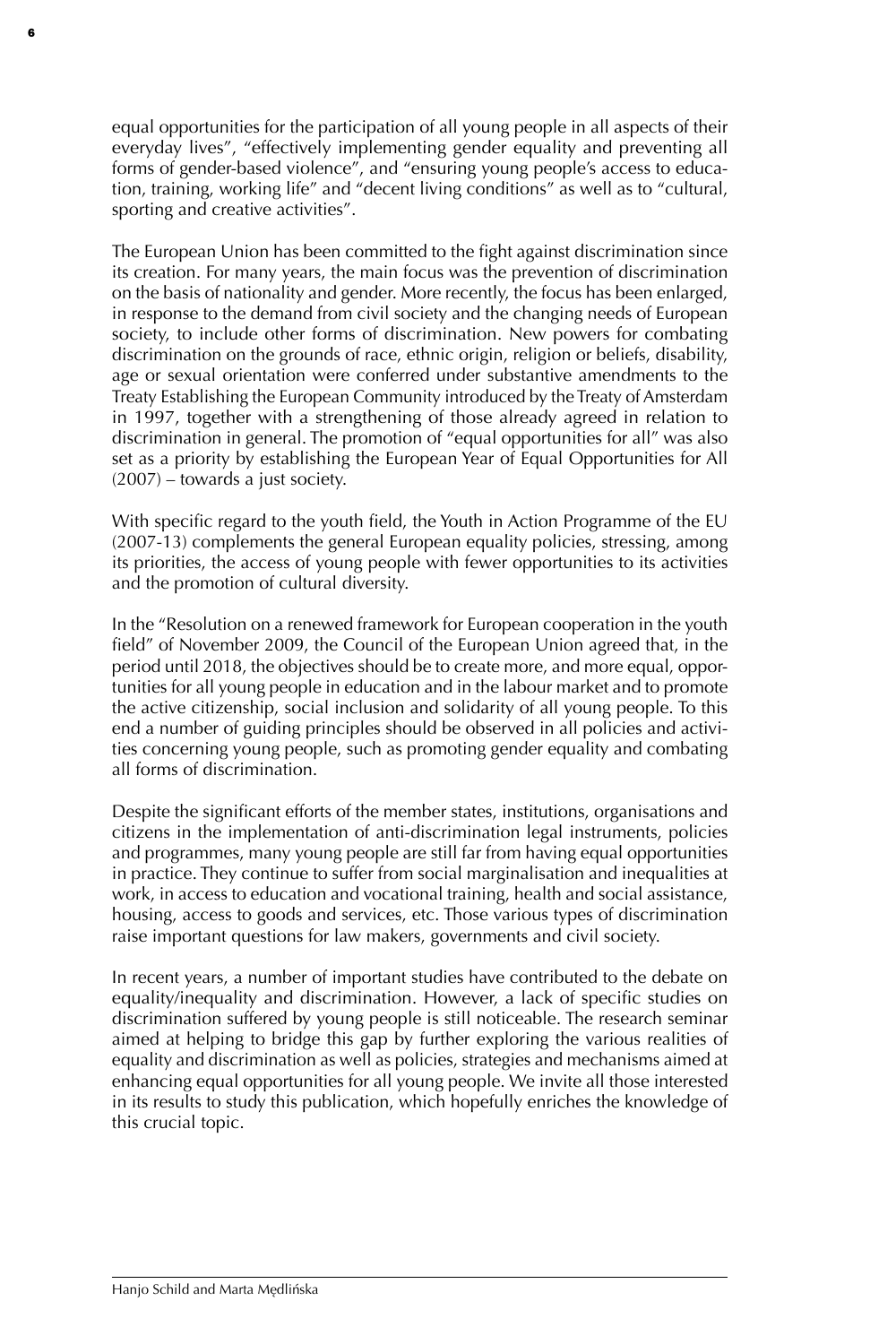# Introduction

# $Serdar M.$  *Değirmencioğlu*

The youth research seminar focused on equality and non-discrimination in line with the focus of the European Year of Equal Opportunities for All designated by the European Commission and of All Different – All Equal, the youth campaign of the Council of Europe.

In the Council of Europe, the main basis for work focused on equality and nondiscrimination is the Convention for the Protection of Human Rights and Fundamental Freedoms<sup>1</sup> and the European Social Charter (1961; revised in 1996), which guarantees social and economic human rights.<sup>2</sup> The Racial Equality Directive and the Employment Framework Directive<sup>3</sup> define principles that offer everyone in the EU a common minimum level of legal protection against discrimination. In 2004, the European Commission adopted the strategy to promote non-discrimination and equal opportunities for all in the EU, set out in the Green Paper on "Equality and Non-discrimination in an Enlarged EU".4 Following the consultation process linked to the Green Paper, a framework strategy aiming at the achievement of non-discrimination and equal opportunities for all was laid out by the Commission in 2005.

In the eyes of a significant majority of Europeans, violations of the above mentioned rights and principles are widespread, despite the efforts of institutions and organisations.<sup>5</sup> The research seminar was intended as a means to explore existing realities of inequality and discrimination, as well as policies, strategies and mechanisms that enhance equal opportunities for all.

## $\rightarrow$  All Different – All Equal campaign

The youth campaign of the Council of Europe, All Different – All Equal, involved a large number of activities across all member states. The slogan "referred to the fact that people all over the world differ in so many ways, for example what people believe in and how people look, but regardless of these differences they should be given equal rights." The campaign challenged those who took their rights for granted with factual questions and invited youth to respect diversity, to know about human rights and to take action in defending their own rights, as well as standing up against the discrimination of others.

The campaign, therefore, focused upon racism, discrimination (on the basis of gender, sexual orientation, disability or other factors) and placed a strong emphasis on standing up against all forms of discrimination, both for one's own direct benefit and for other's rights.

- 2. www.coe.int/T/E/Human\_Rights/Esc/.
- 3. Directive 2000/43/EC of 29.06.2000 and Directive 2000/78/EC of 27.11.2000.
- 4. http://europa.eu/legislation\_summaries/justice\_freedom\_security/combating\_ discrimination/l14157\_en.htm.
- 5. See special Eurobarometer 263 "Discrimination in the European Union", http://ec.europa. eu/public-opinion/archives/ebs/ebs-263-en.pdf.

<sup>1.</sup> http://conventions.coe.int/Treaty/Commun/QueVoulezVous.asp?NT=005&CM=7&DF= 7/9/2007&CL=ENG.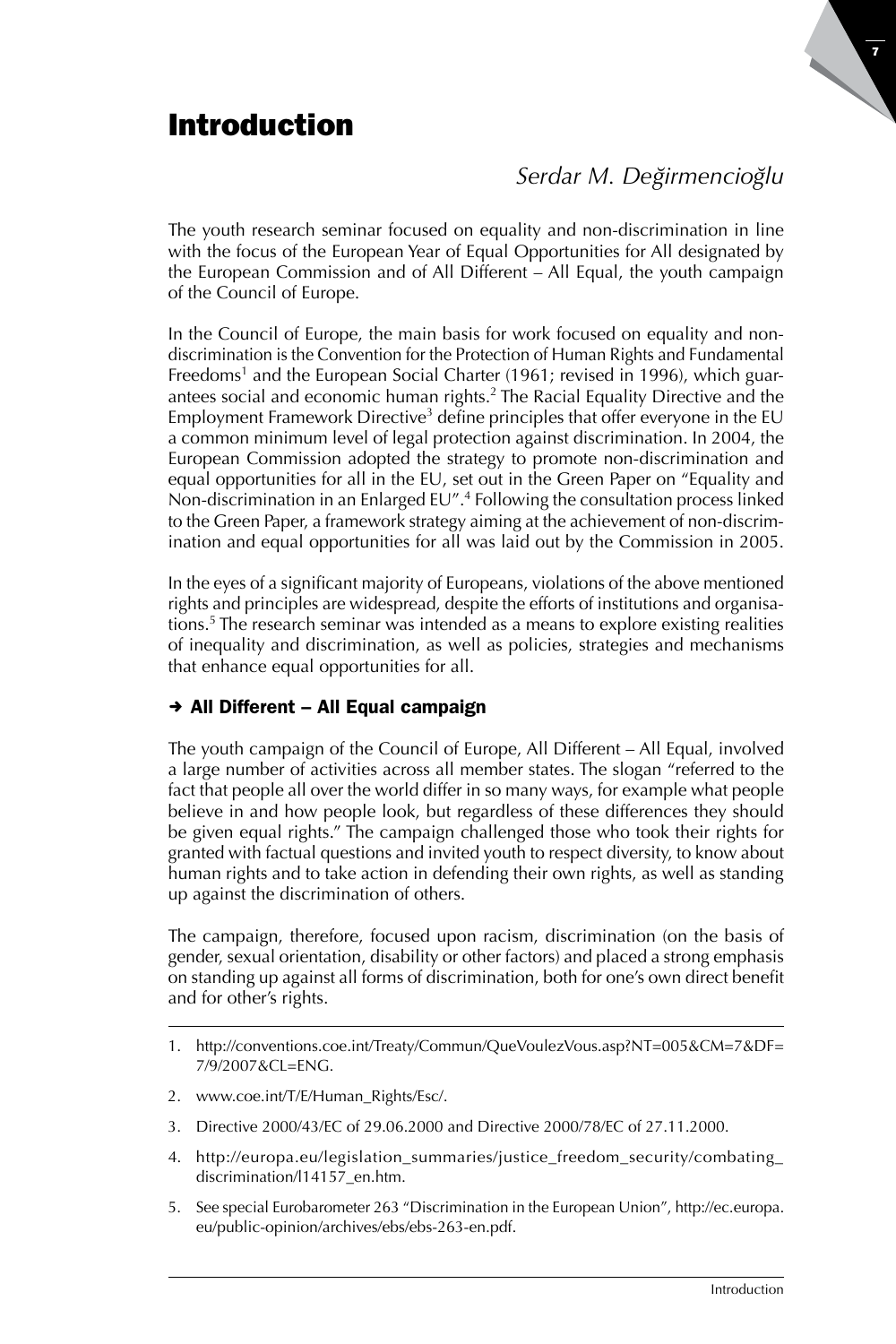*We live in a confusing world. In some ways we seem to be coming closer together. For the few with access to information highways or satellite television it is possible to be in contact with the other side of the planet in seconds. But nearer to home the distances between us are increasing. We do not enjoy our multicultural societies as we could: as a phenomenon which enriches us with diversity and which we should not allow ourselves to waste.6*

The campaign invited youth to consider the fundamental question about diversity and ensuring equal rights to all from a positive perspective. Diversity or differences between people are an asset to a community and to a society. In fact, democracy emerges only when there is diversity: people need democracy when they are different from each other in terms of opinions, interests, lifestyles or other significant ways.

#### $\rightarrow$  Co-ordination of the seminar

8

The research seminar was co-ordinated by the Partnership between the European Commission and the Council of Europe in the field of youth and was convened by Barbara Giovanna Bello and administered by the Partnership Research Officer, Marta Mędlińska. Karin Lopatta-Loibl represented the European Commission – Directorate General for Education and Culture, Youth Policy Unit.

### $\rightarrow$  Youth research and youth policy: the institutional commitment

Antje Rothemund, the Director of the European Youth Centre of the Council of Europe in Budapest (EYCB), noted that European citizenship is about diversity which is protected by the provisions of human rights legislation. The references and values provided by the legal framework are needed by young people, as well as by society as a whole. However, research is needed to understand the ways in which young people are not able to benefit from equal opportunities and diversity. Research not only highlights the gaps and the needs of young people for researchers, but also brings these gaps to the attention of policy makers and of young people themselves. If young people are actors of social change, then it is necessary to consider and examine how their participation may make a difference.

Karin Lopatta-Loibl briefly outlined the activities of the European Commission, particularly in the youth field, against discrimination and specifically against racism and xenophobia. The Youth in Action Programme of the European Commission made the promotion of diversity and, in particular, the reduction of all forms of racism and xenophobia one of its key priorities in 2005. The European Commission's White Paper on "Youth" emphasises the importance of participation among all young people in Europe in fighting discrimination. Ms Lopatta-Loibl underscored two of the main aims for the seminar, namely, to gain greater knowledge about fields of importance for young people and thus facilitate knowledge-based policy making and to bring young researchers from all over Europe (and beyond) together for networking and to share their research.

Marta Mędlińska noted that the partnership in the youth field between the European Commission and the Council of Europe in the field of youth emphasises a tripartite relationship between research, public authority and civil society. The aim of this relationship is to ensure that youth policy is evidence-based, building on both the findings of youth researchers and the practice of youth workers and youth activists.

<sup>6.</sup> http://eycb.coe.int/edupack/01.html.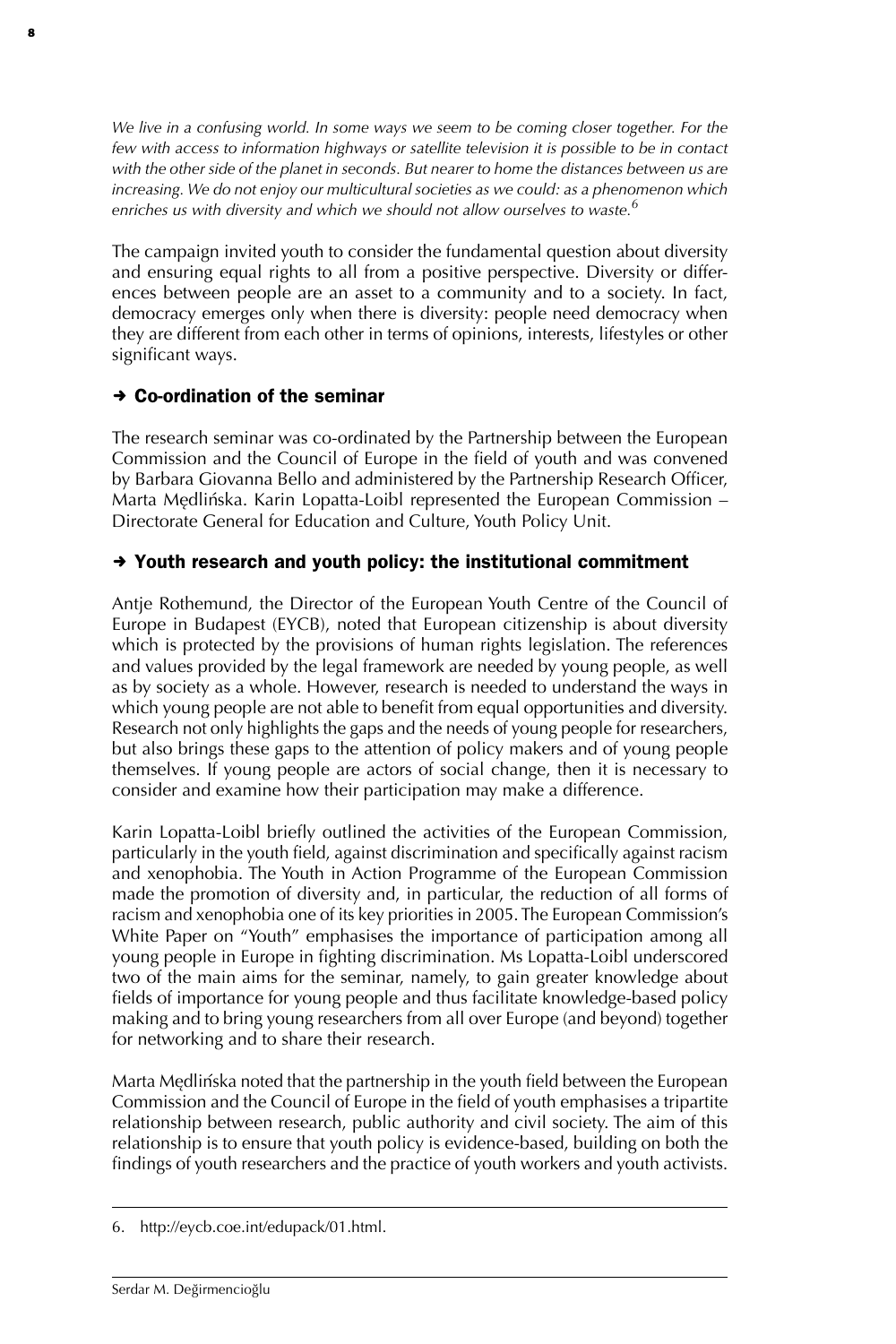In terms of the theme of the seminar, Ms Mędlińska stressed the three pillars of the youth campaign – diversity, human rights and participation – and the need for research on these pillars from all angles or disciplines. The EU-COE youth partnership offers tools that can serve as viable platforms for dialogue among researchers, policy makers and youth activists. Among these are the Pool of European Researchers Network and the partnership website, comprising the European Knowledge Centre for Youth Policy (EKCYP).

## $\rightarrow$  The legal framework

Barbara Giovanna Bello offered a brief introduction to the Council of Europe and EU legal framework pertaining to discrimination and to equal opportunities. In the Council of Europe's framework, the European Convention on Human Rights, Article 14, is particularly relevant: "The enjoyment of the rights and freedoms set forth in this Convention shall be secured without discrimination on any ground such as sex, race, colour, language, religion, political or other opinion, national or social origin, association with a national minority, property, birth or other status."

The European Commission against Racism and Intolerance (ECRI) was set up following a decision of the 1st Summit of Heads of State and Government of the Council of Europe in October 1993. The task of the commission is to combat racism, xenophobia, anti-Semitism and intolerance. The legislative corpus is complemented by other documents, such as the European Social Charter, adopted in 1961 and revised in 1996 and the Framework Convention for the Protection of National Minorities, signed in 1995.

In the EU framework, the anti-discrimination legislation is employing a new generation of legal instruments, thanks to the changes introduced into Article 13 of the Treaty Establishing the European Community by the Treaty of Amsterdam in 1997. With this article, the European Council has the power to, "take appropriate action to combat discrimination based on sex, racial or ethnic origin, religion or belief, disability, age or sexual orientation".

#### $\rightarrow$  Inequalities and the need for a critical research framework

Keynote speaker Dr David M. Fryer presented an overview of the outcomes of structural and emergent inequalities in the developed world from a community critical perspective. The critical emphasis highlighted the key issues and positioned the researcher in a complicated set of power relationships. Dr Fryer first focused on the unequal distribution of health within developed societies: people at the bottom of the social hierarchy have death rates between two and four times higher than those at the top (that is, a 5 to 10 year difference). Next, he focused on the unequal distribution of health between developed societies: richer countries do not necessarily have healthier populations than poorer countries. Given minimal standards of nutrition, shelter, hygiene, etc., a country can be twice as rich as an other without being any healthier. Life expectancy is greater in some countries that are less wealthy in terms of GDP than richer countries. As Wilkinson puts it, "Among the developed countries it is the most egalitarian that have the highest life expectancy, not the richest."

In fact, a wide range of social and psychological problems – including obesity, teenage births, violence, school performance, imprisonment, psychological disorders, social stress, poor social networks, low self-esteem, high rates of depression, anxiety, insecurity, the loss of sense of control, lower levels of trust – are more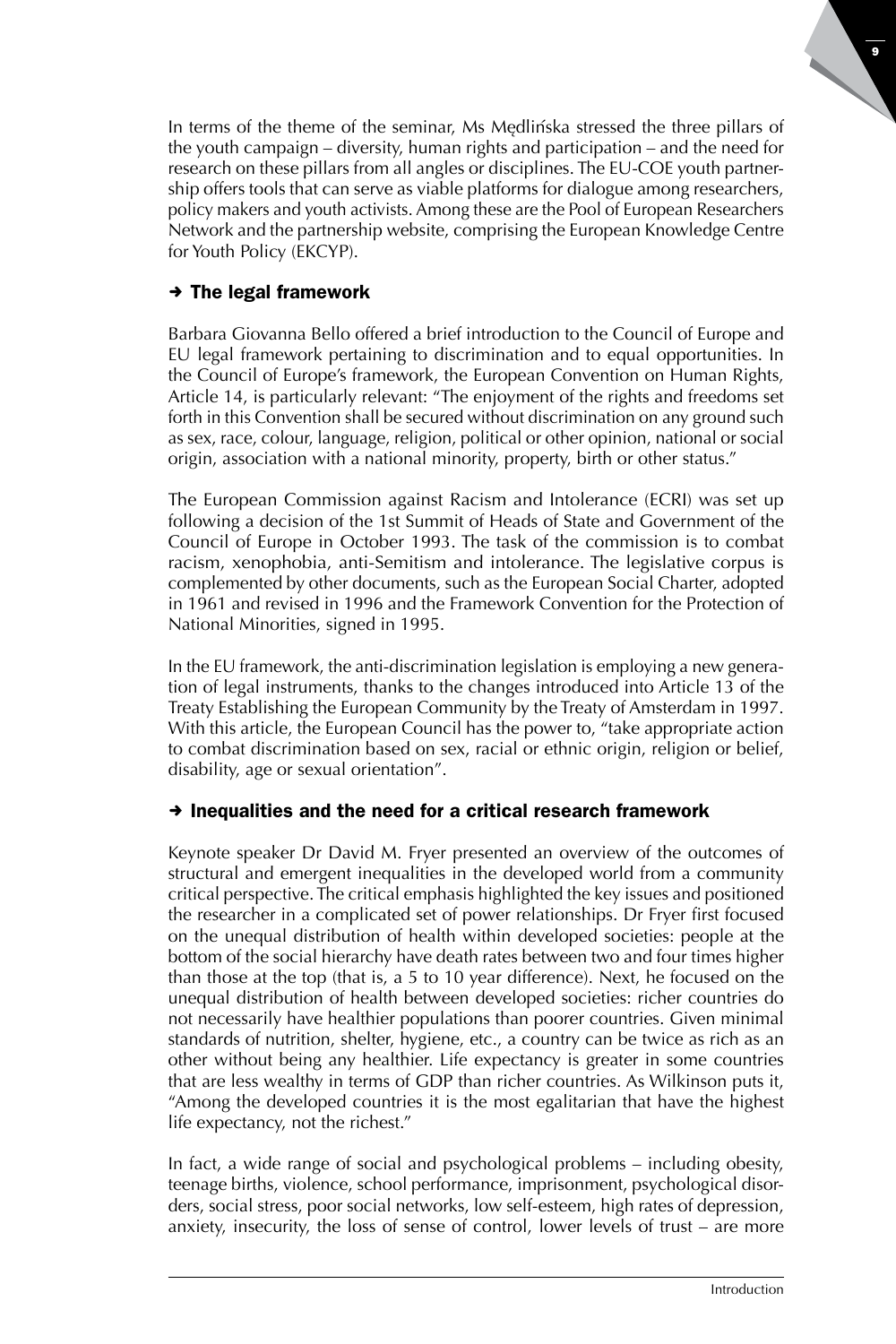common in more unequal societies. Greater inequality seems to harm the vast majority of the population at all levels in the status hierarchy. That is, it is not only the most disadvantaged that suffer.

Unemployment is another major factor that undermines psychological well-being. Unemployment is linked to a variety of facets of psychological health and the results hold across levels of investigation, geographical contexts, a range of historical periods and a variety of methods and designs. Other documented societal causes of distress, illness and injustice have to do with various forms of discrimination and inequality: employment "stressors", disabling practices, institutionalised oppression, forced migration, homelessness and housing problems, racism, misogyny, relative poverty, and other forms of oppression.

Dr Fryer also emphasised two issues that are often not mentioned in debates about discrimination and inequality. The first is the staggering public cost. About a tenth of adults, an estimated 450 million people worldwide, are affected by psychological disorders at any one time. The other issue is the discrimination that lack of wellbeing brings about: people with these disorders often experience social isolation, poor quality of life and increased mortality.

Dr Fryer suggested that critical methodology is needed in any field to reverse the misuse of research and social scientists should intervene to reduce and prevent material, subjective and ideological oppression in everyday societal contexts. It is entirely possible to conduct research that serves the community and the public interest. Examples of community praxis (research and action) are available in the community critical psychology literature and elsewhere.

#### $\rightarrow$  Research on equal opportunities for all

Education institutions are critical to understanding how inequality is reproduced. Bálint-Ábel Bereményi focused on unequal schooling opportunities for Spanish Gitano (Roma) students. The issue has largely remained hidden in academic, political and professional debates on intercultural education. Unlike immigrants, the Gitano are invisible in the mass media. Dr Bereményi examined how legal discourses on cultural diversity, equal opportunities and non-discrimination were received and reinterpreted by teachers. The perceptions of teachers were influenced by negative social representations of the Gitano and by the limited ability of teachers to analyse the sociocultural context of their work. This led to school practices that built further barriers towards equal opportunities. In contrast, a positive school climate appears to play a key role in creating conditions for the integration of Gitano students.

Research on youth often neglects the earlier part of life and treats youth issues as though they are completely unrelated to processes in childhood. In contrast, Dr Anna Kende focused on the critical issue of lack of equal opportunities in early childhood. She looked at the increasingly common practice of holding children back from kindergarten for a year, where the intention is to let children have more time to be ready for school. This practice of flexible admission age policy often leads to upward spiralling performance standards for the first years of school. As the average age of children entering school rises, schools tend to shift the curriculum from play to academic work, which then encourages more parents and educational advisers to decide to keep children longer in pre-primary education or at home, further raising the average age of school entry. Raising the entrance age in school districts may establish an academic environment that divides advantaged children from disadvantaged peers. It may also mean denial of public education for one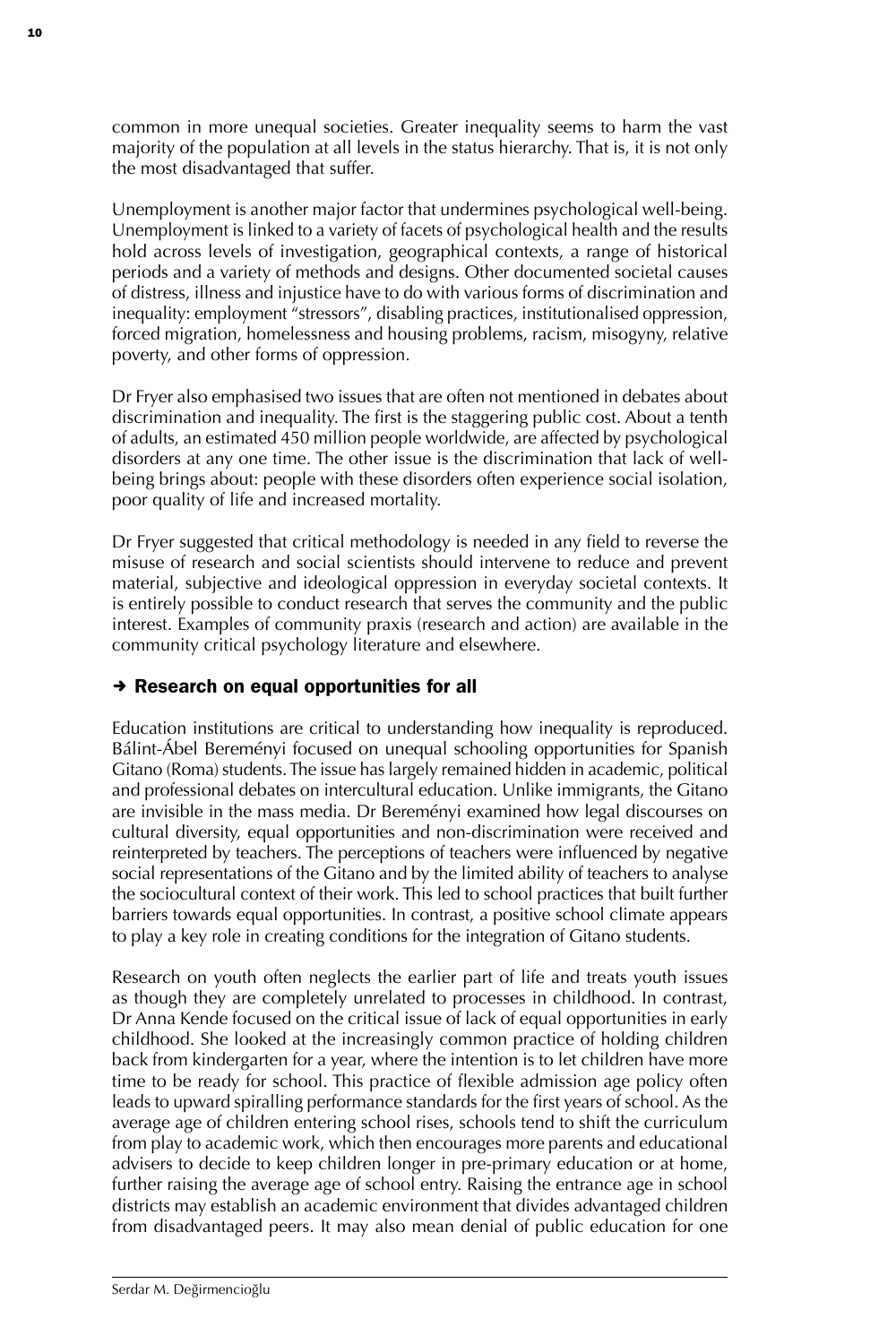11

1

year to previously age-eligible children. The impact on upper and middle class children may be small, as they are likely to spend their time in preschools or in more stimulating home environments.

# $\rightarrow$  Cycles of social exclusion

Ana Azavedo studied the pathways and aspirations of young people outside the regular educational system in Portugal. Students in alternative schools do not seem to appreciate the advantages of the schooling system they are enrolled in, compared to normal schooling. Alternative programmes are designed to provide young people with a quick way to enter professional life, rather than to guide them to further education. Schools appear to exclude the "challenging" students rather than include them. Ana Azavedo suggests that attempts to integrate and work with those at risk of failing academically, should be standard in schools.

Umut Aksungur studied youth facing social exclusion in Ankara. He examined three processes associated with disadvantage: education, the labour market and social capital. Young people facing the worst disadvantage were experiencing long-term unemployment, economic hardship and social isolation. They had been at a disadvantage since childhood. The risk of social exclusion was linked with low educational attainment and low level of qualifications and especially lack of family support. Mr Aksungur argued that social exclusion of young people is multidimensional and the dimensions are inter-related. Experiences of social exclusion are cumulative and compounding. Social exclusion of young people appears to be a "vicious circle" or a "spiral of disadvantage".

Taken together, these papers indicate that education continues to play a pivotal role and the barriers in the educational system are often structural and therefore more difficult to overcome. The challenges are much less structural and somewhat less difficult to deal with, depending on the context and available support. In the case of marginal groups, such as the Gitano, the challenges are invariably difficult. Falling out of the educational system guarantees social exclusion and young people are often aware of their narrowing horizons. Equal opportunities in schooling are still more rhetoric than reality and how school policies discriminate against disadvantaged young people needs to be studied from early on, preferably before children start school.

## $\rightarrow$  Needs of minority youth

The second keynote speaker Dr Judit Takács presented an overview of the discrimination that lesbian, gay, bisexual and transgender (LGBT) people experience in Hungary. Following the European Commission's Directorate General for Employment, Social Affairs and Equal Opportunities, Dr Takács distinguished between direct discrimination (a person is treated less favourably than another in a comparable situation because of their gender, racial or ethnic origin, religion or belief, disability, age or sexual orientation) and indirect discrimination (when an apparently neutral provision, criterion or practice disadvantages people on the grounds of their gender, racial or ethnic origin, religion or belief, disability, age or sexual orientation, unless the practice can be objectively justified by a legitimate aim).

Dr Takács did not concentrate solely on an individualistic notion of discrimination, which is the approach usually favoured by anti-discrimination legislation, but also highlighted forms of discrimination ingrained in public life which affect LGBT people as a group. A structural concept of oppression is needed to better understand the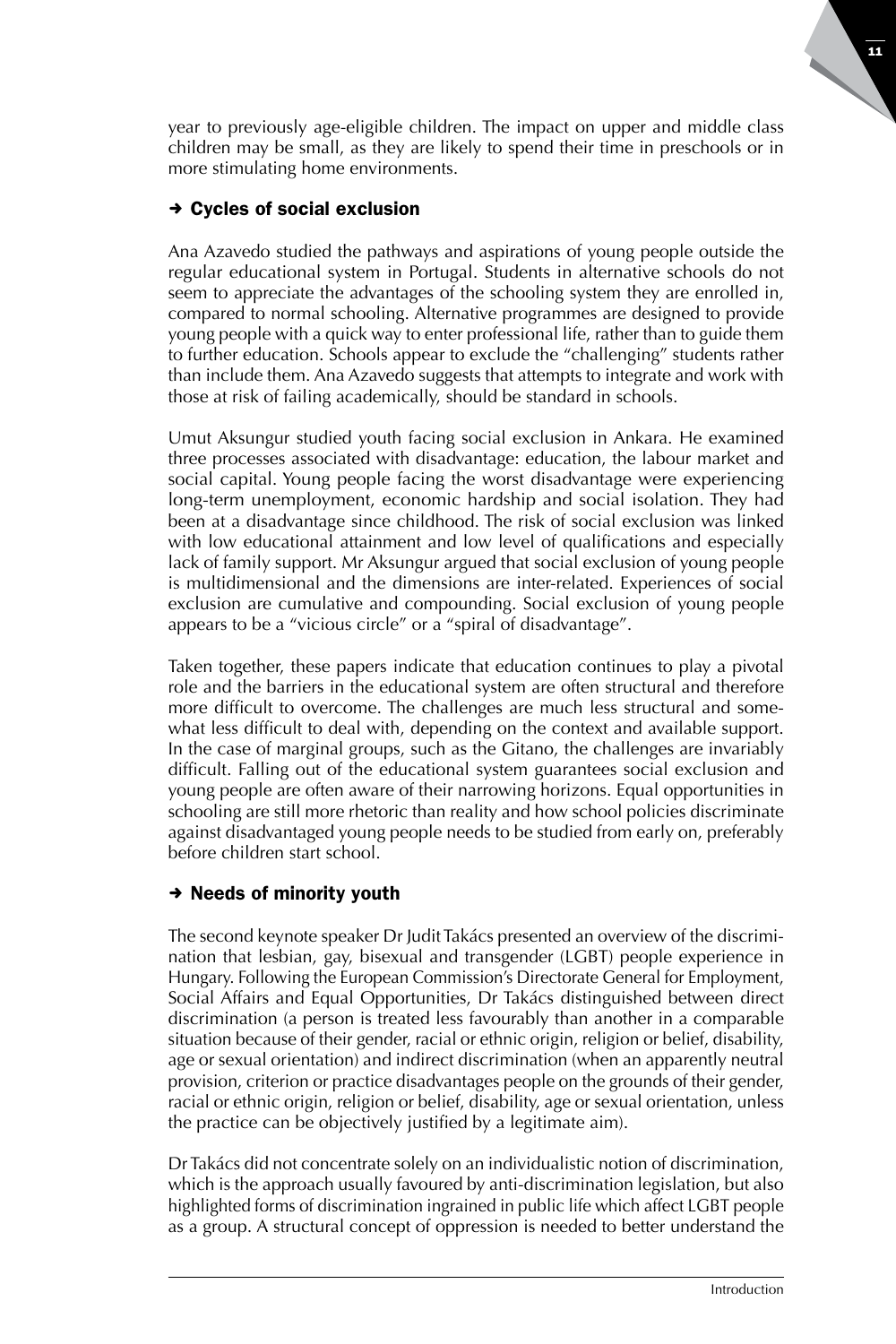disadvantages and injustice suffered by LGBT people as individuals and members of an oppressed social group. These are the consequences of everyday practices which, in turn, result from unquestioned norms and assumptions underlying institutional rules. Structural oppression is far too common in the lives of LGBT people in Hungary and elsewhere.

Next, Veronika Honkasalo highlighted the importance of understanding what might be proper for girls from a migrant background in a society very different from the one where they have roots. There appears to be a double standard in the way authorities assess the effectiveness of youth programmes and youth work in Finland. When a cultural problem emerges, the girls' background, culture and its enforcer – the family – get blamed and this is often used to mask the responsibility of the authorities to face the issue of how open youth programmes and youth work affect young people with a different backgrounds. Ms Honkasalo argued that multicultural youth work should emphasise changing the generally masculine character of communal youth work, rather than trying to integrate immigrant girls according to the old practices. The critical issue, then, is understanding what might be proper for girls from a migrant background and accommodating youth work to the needs of immigrant girls.

Karina Chupina focused on hard of hearing young people. From a social science perspective, deafness is more than a disability or a medical condition. "Hard of hearing" (HoH) is not a widely accepted term for identifying people with a hearing loss in Europe and there is a need to examine the experiences of HoH youth from within. Only some deaf and HoH people identify themselves as disabled; others reject equating hearing loss with a disability. Evidence indicates that HoH people, like others with a moderate disability, have lower chances of finding employment. Establishing education and employment programmes for HoH young people appears to be an important policy issue. Ms Chupina noted that without self-acceptance and self-awareness, HoH young people may not be able to organise themselves and articulate their needs adequately. National organisations of HoH adults can help younger generations come out of the self-imposed isolation and provide visibility for the HoH condition. Active and well-integrated HoH young people, by acting as role models and advocates, can also help other young people to accept themselves.

#### $\rightarrow$  Mobility across borders

Two papers focused primarily on the challenges facing young people in Ukraine in the post-Soviet era. Dr Alissa Tolstokorova presented her work on economic inequality, social exclusion and labour migration. Over the last decade, large numbers of people have left Ukraine to seek employment in other countries. This economic migration inevitably involved youth, the most flexible and mobile, as well as the most socially and economically deprived demographic group. Dr Tolstokorova argued that external labour migration of Ukrainian youth serves as a mechanism of social exclusion, caused by structural inequality in the labour market, educational disadvantages for young people from low-income families and economic inequalities, among other factors.

Ivanna Temirova, focused on wilful or forced trafficking of youth in Ukraine. The trafficking of young people is most prevalent in the Donetsk region, Lugansk region and Crimea. Despite the extent of the problems, trafficking is not even mentioned in the programmes of the main political parties. The actual number of trafficked youth is still not known. Ms Temirova noted the urgent need for measures to protect the rights of children.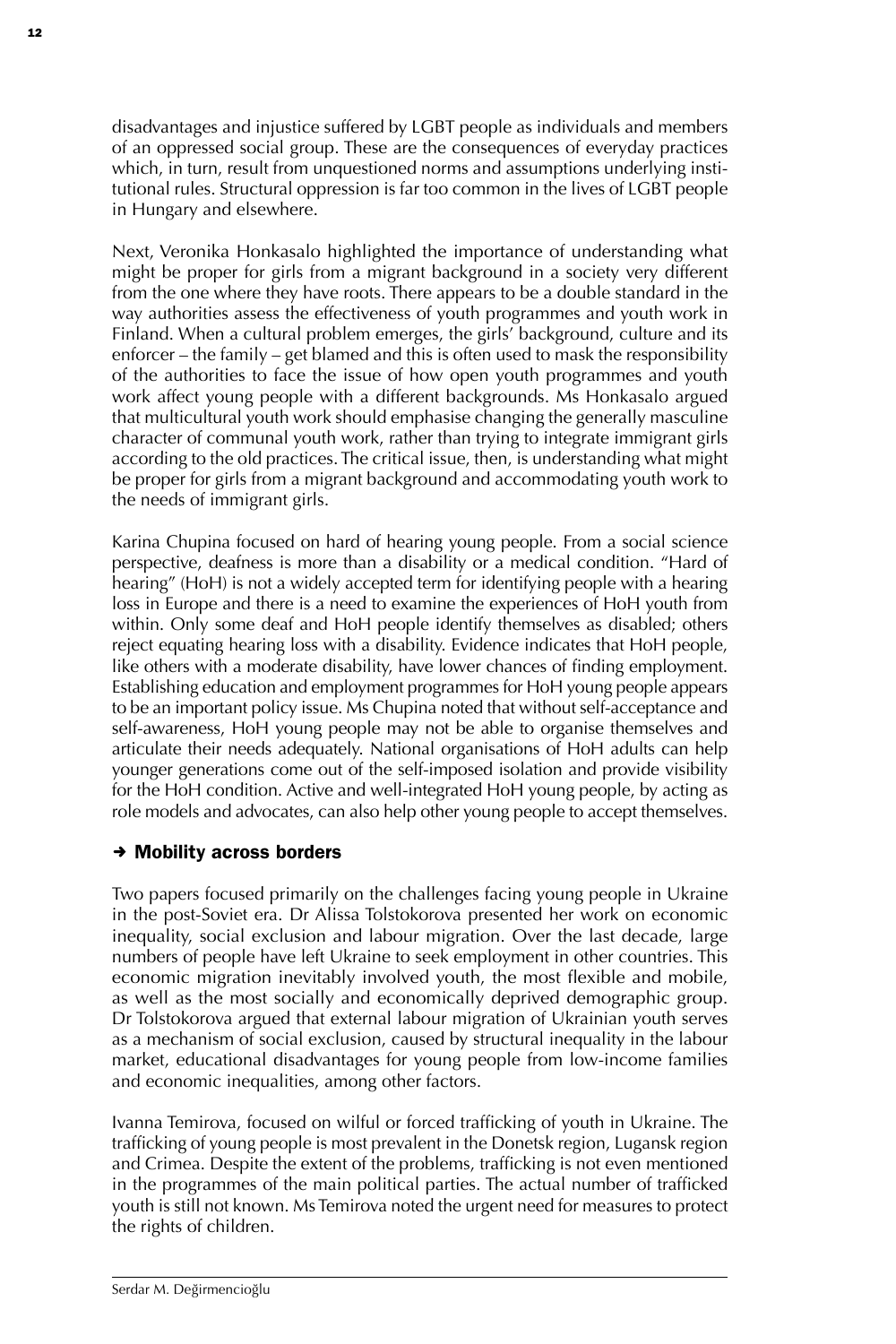The papers on cross-border mobility and disability indicate that migration presents a major challenge to multiple actors in the receiving country. Particularly important is the need for youth workers to be informed of and sensitive to cultural differences, in order to better support immigrant youth. Secondly, migration is not a unitary experience and may reduce poverty and increase opportunities for parents and their children, provided that there are mechanisms in place in the "sending" and "receiving" settings. Thirdly, alarm bells are ringing in countries peripheral to the EU because domestic and cross-border trafficking is on the rise, putting the vast majority of trafficked youth at great risk of maltreatment and criminal activity. Finally, there is a clear gap in the literature regarding disabilities, reflecting an important bias among researchers. The numbers of disabled young people are not sufficiently reflected in the numbers of scientific studies. Policy and programmes directed specifically at youth (for example, the EU Youth in Action Programme) are often not inclusive of disabled youth.

#### $\rightarrow$  Religion and social exclusion

A number of events, including the 11 September attacks in New York, the murder of Theo Van Gogh in the Netherlands and the 7 July bombings in London, have changed the lives of a large number of Muslim youth in Europe. The "insecurity discourse", the war in Iraq and the ongoing violence in the Middle East further polarised many, including Muslim youth. Some Muslim youth have become hardliners, whereas some have chosen to become more active politically to oppose growing discrimination against Muslims. The riots in France in 2005 added to the tension around the issue of "integration" of immigrant and Muslim youth.

Dr Momodou Sallah reviewed evidence regarding the failure on the part of mainstream services in the UK to meet the needs of young Muslims and the strong historical link between this failure and the Eurocentric bias that allows for very little sensitivity to different cultural and religious values and needs. There has been a shift in UK policy from multiculturalism to integration, signalled by the setting up of the Commission on Integration and Cohesion in August 2006. The government's integrationist approach does not incorporate the needs of Muslims in general and young Muslims in particular. This approach is reflected in the mainstream services. The evidence suggests that there are many barriers to accessing mainstream services for young Muslims and these barriers need dismantling.

Ali Akbar Tajmazinani noted that Muslims are the second largest religious group in the UK and have the youngest age profile. Given the large number of young people among British Muslims and findings that suggest growing extremism among British Muslim youth, the social inclusion of young people is an urgent matter. Evidence suggests that young Muslims are among the most excluded and marginalised in the UK. However, there is little consensus about the main causes and factors of their exclusion.

To help this debate, Mr Tajmazinani first examined the relevance of existent explanatory viewpoints or frameworks, and proposed a new theoretical framework: The Multi-Level Analysis Model of Social Exclusion. To complement this model, a flexible definition of social inclusion is needed. The literature indicates that a) social exclusion is not a simple matter of economic deprivation, but also includes social, political and cultural aspects; b) it results from a process of interplay between various factors; c) it is context-based and can have different meanings and manifestations in various contexts. In the light of these findings, Mr Tajmazinani suggested a composite definition of social inclusion: the desired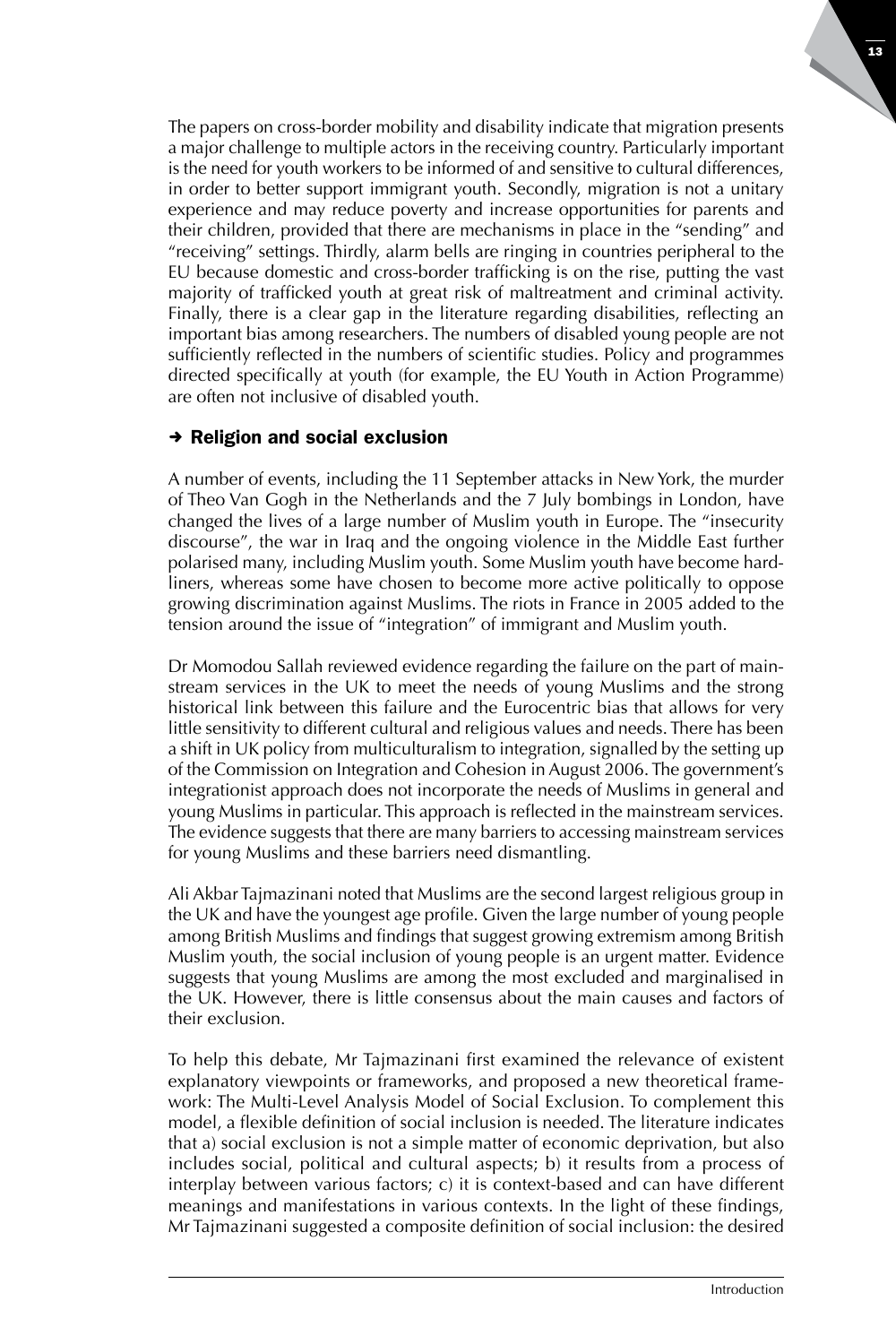situation whereby all members of the society have the opportunities and resources necessary to participate fully in economic, social, political and cultural life and to enjoy a standard of living and well-being that is considered normal in the society in which they live.

It appears that there is a need for a more rigorous "calibrated" approach to inclusion and exclusion. First, there is still a need for versatile models that can guide research as well as practice in terms of identifying and utilising indicators of social inclusion. Secondly, there is a need for continuous monitoring of these indicators – as suggested in many policy documents. The circumstances of a certain segment of young people in a given country may change drastically following seemingly minor changes in public policy.

#### $\rightarrow$  Resistance and participation

An important and integral component of the debate on equal opportunities is the participation of young people themselves. Reda Šatūnienė described a particular form of youth participation in her study on the punk subculture in Lithuania. Young people interested in punk subculture share an interest in various social problems, national politics, the idea of equal human rights, animal rights, vegetarianism, feminism and ecology. The main values punk subculture members assert are equality, liberty and critical thinking. They emphasise equal human rights for all, anti-fascism, anti-racism, feminism, anti-hierarchy, anti-globalism, anti-consumerism, and the struggle for animal rights and vegetarianism. They try to change what they consider to be a stagnant society, with info-shops, free universities, "do-it-yourself" events, protests, demonstrations, produced "'zines". Members of the punk subculture represent a consciously oppositional and active part of contemporary Lithuanian youth who are eager to change the society.

Eduardo Valenzuela described a new approach to youth offenders. In 2007, laws in France against repeat offenders were stiffened. The Ministry of Justice, however, had suggested "citizenship training" in 2004 as an alternative to imprisonment. Mr Valenzuela described "Citizen Dialogues", as a way to restore the dialogue between those persons placed under the authority of the judicial system and the various players in the local community: members of the judicial system, local councillors, those in charge of associations. The notion of citizenship is revisited in relation to different daily contexts: by tackling different aspects of "living together" through personal testimonies, this approach opens the door to identifying those factors involved in negative identities and victimisation often experienced by individuals in trouble with the judicial system. The dialogue helps participants reflect on the notion of citizenship, the conditions of "living together" and develop a respect for others and for institutions. The way institutions function and forms of collective engagement and participation are revisited through the concrete examples of the personal experiences of those involved.

#### $\rightarrow$  Immigrant and indigenous youth

Marianna Kosic presented her work on immigrants in Italy, who constitute about 5% of the entire population. Immigration policies in Italy have traditionally linked immigration to the job market, as in other western countries. The institutional approach has, until recently, regarded immigration as a problem and as a matter of security and public order, rather than as a social and inclusive matter. Ms Kosic first compared social-psychological theories about ethnic identity and in- and out-group formation to highlight how "otherness" is constructed. Findings suggest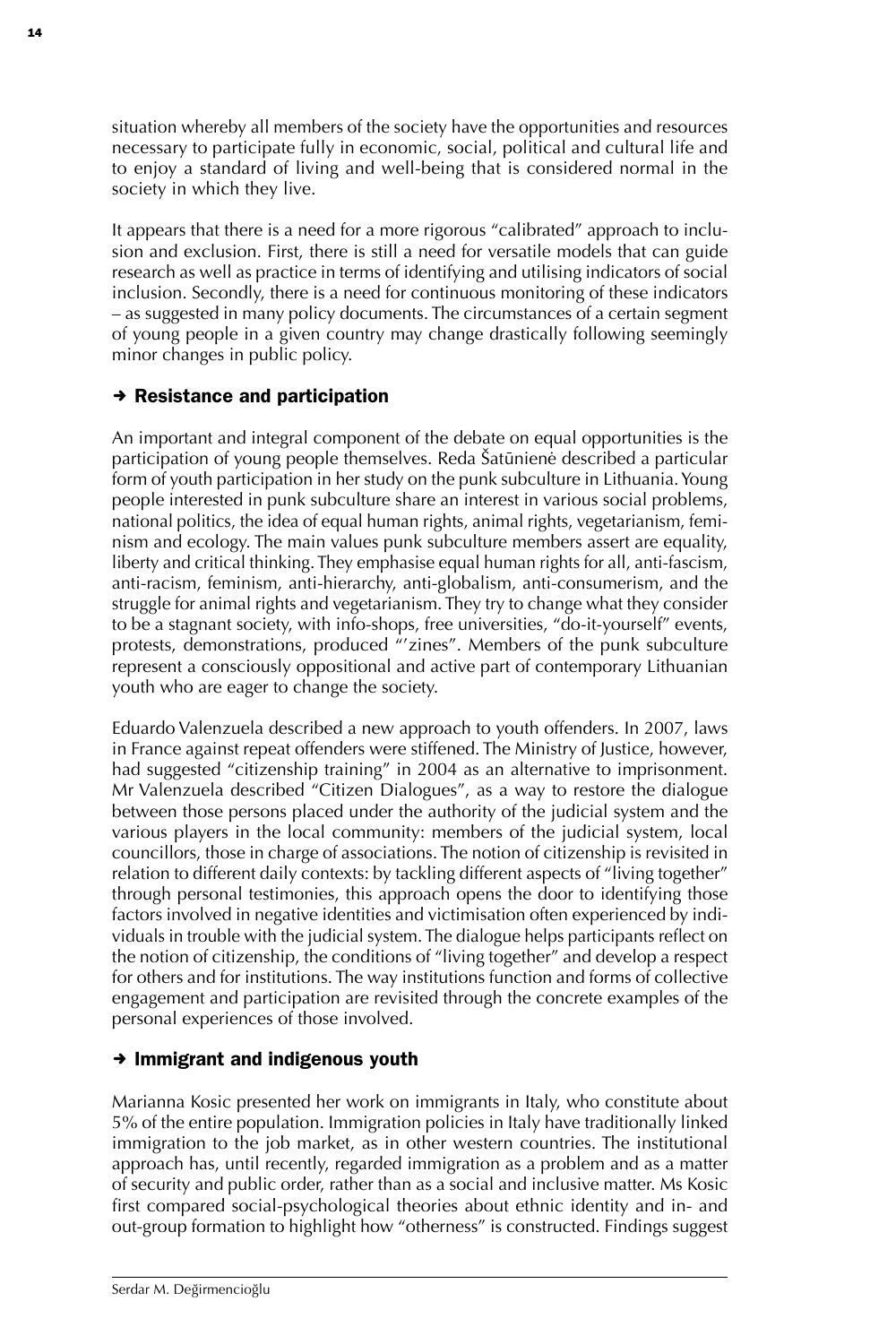that the majority of Italians are perceived not to be open to diversity. Participants often believed that most Italians are scared of immigrants due to the way they are presented on the television news. Many believed that Italians tend to associate foreigners and immigrants with a sense of threat.

Elena Knyazeva first presented an anthropological analysis of the indigenous culture and the realities as well as the beliefs that shape indigenous lives in northern Russia. Next, she surveyed the various forms of discrimination (cultural and linguistic, racial, religious, economic, educational, etc.) that indigenous people are faced with across multiple domains. Only half of the indigenous population of the north over the age of 15 have elementary or incomplete secondary education. About 17% of the population do not have any form of elementary education and half of these can be classified as illiterate. Among those who enter school, only 55% are able to finish school. About one third of first grade pupils have to repeat first grade. The low educational attainment of the indigenous habitants of the north makes it very difficult for them to prepare for contemporary life. They end up unable to do anything but unskilled physical labour.

At the same time, indigenous youth cannot resort to traditional life, because the traditional activities that sustained the indigenous population (that is, the economic base or livelihood) have disappeared for the most part. The presentation highlighted the many challenges facing an indigenous way of life and the key notion of power. Unlike immigrant minorities, the indigenous people were in their homeland at the beginning and they have been there ever since. However, they do not have the power to protect their way of life anymore.

Ms Knyazeva argued that the small indigenous minorities of northern Russia are at a crossroads. With the fall of the Soviet Union, the indigenous minorities now have an historic opportunity to begin asserting their identities as indigenous peoples. This political recognition has already gained considerable recognition from governments and aboriginal organisations in other countries, particularly within the Arctic region. The protection and articulation of the rights and freedoms of the indigenous minorities of northern Russia represent one the weakest components of the legal system of the Russian Federation. It is important for researchers as well as activists to help indigenous peoples articulate and protect their rights and freedoms. As the president of the Russian Association of Indigenous Peoples of the North, Siberia and Far East noted: "The indigenous peoples of the North, having preserved their individual identity, are not only Russia's assets but those of the entire mankind."

Taken together, the papers highlighted a number of very important issues. First, there is a need to continuously describe the reactions of young people when they experience or perceive systematic inequalities. The reactions could be violent (as in the case of riots) or more systematic (as in the case of oppositional subcultures) and organised (as in loosely-organised oppositional groups or paramilitary organisations). Secondly, there is a serious gap in research regarding the forms and impact of youth participation in the struggle against discrimination and inequalities. Finally, there is a need for research on indigenous youth, who are not immigrants and yet share many experiences with immigrant populations. There is also a need to focus on the concept of power in the practice of youth work.

#### $\rightarrow$  Looking ahead

The last session began with Ms Lopatta-Loibl outlining the Lisbon Strategy and how the intended process impacts on social exclusion and the requirements for the